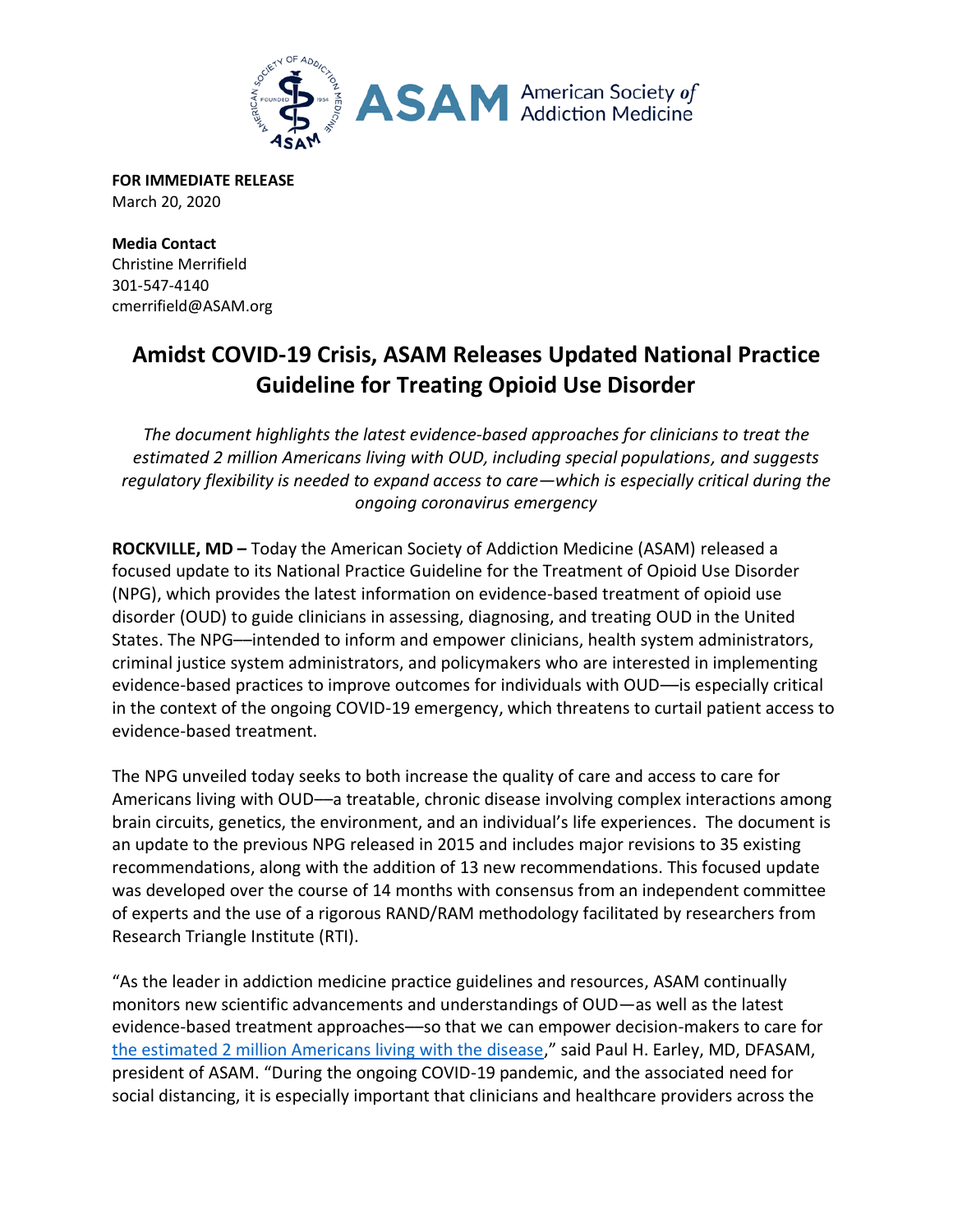country take steps to ensure that individuals with OUD can continue to receive evidence-based care."

The NPG is the first set of guidelines to address all currently FDA-approved medications available to treat OUD and opioid withdrawal, including all available buprenorphine formulations, in a single document. By understanding and using these guidelines, clinicians will gain confidence in providing effective, evidence-based care for patients with OUD in diverse settings.

"With today's updated National Practice Guideline, we hope to empower clinicians and policymakers to adopt the best practices and latest advancements in evidence-based care for opioid use disorder," said Kyle Kampman, MD, FASAM, the Chair of the Guideline Writing Committee. "The [research is clear,](https://www.drugabuse.gov/publications/research-reports/medications-to-treat-opioid-addiction/efficacy-medications-opioid-use-disorder) providing methadone or buprenorphine, even without psychosocial treatment, reduces the patient's risk of death. Ultimately, keeping patients with the disease of addiction alive and engaged to become ready for recovery is absolutely critical in the context of the deadly overdose epidemic that has struck communities across our country. This guideline is designed to do just that."

While the NPG is ultimately directed at healthcare providers, policymakers and other key stakeholders should note that laws, regulations, and policies may need to change to better support implementation of the evidence-based best practices outlined in the document especially given the current COVID-19 crisis that is significantly impacting the United States. For example, if a patient cannot access psychosocial treatment because he or she is under some form of isolation or have other risk factors that lead them to want to minimize external interactions, then clinicians should not delay initiation of medication for the treatment of addiction. Expanding the use of telemedicine might also be appropriate for many patients.

The NPG also supports access to all FDA-approved medications for all individuals, including those in the criminal justice system in need of addiction treatment. New policies or regulations may be helpful for facilitating access to medications, particularly methadone, in diverse settings.

All of the updated recommendations are designed to both improve the quality and consistency of care and reduce barriers to access to care for Americans living with OUD. The updated recommendations aim to support initiation of buprenorphine treatment in the emergency department and other urgent care settings. For example, note that all assessments do not need to be completed before initiating pharmacotherapy for OUD. In addition, they provide greater flexibility on dosing during the initiation of buprenorphine treatment and for initiation of buprenorphine at home (which is also an important change in the midst of the COVID-19 crisis).

This comprehensive NPG also includes specific recommendations for special populations. Among the most notable changes related to these special populations are: